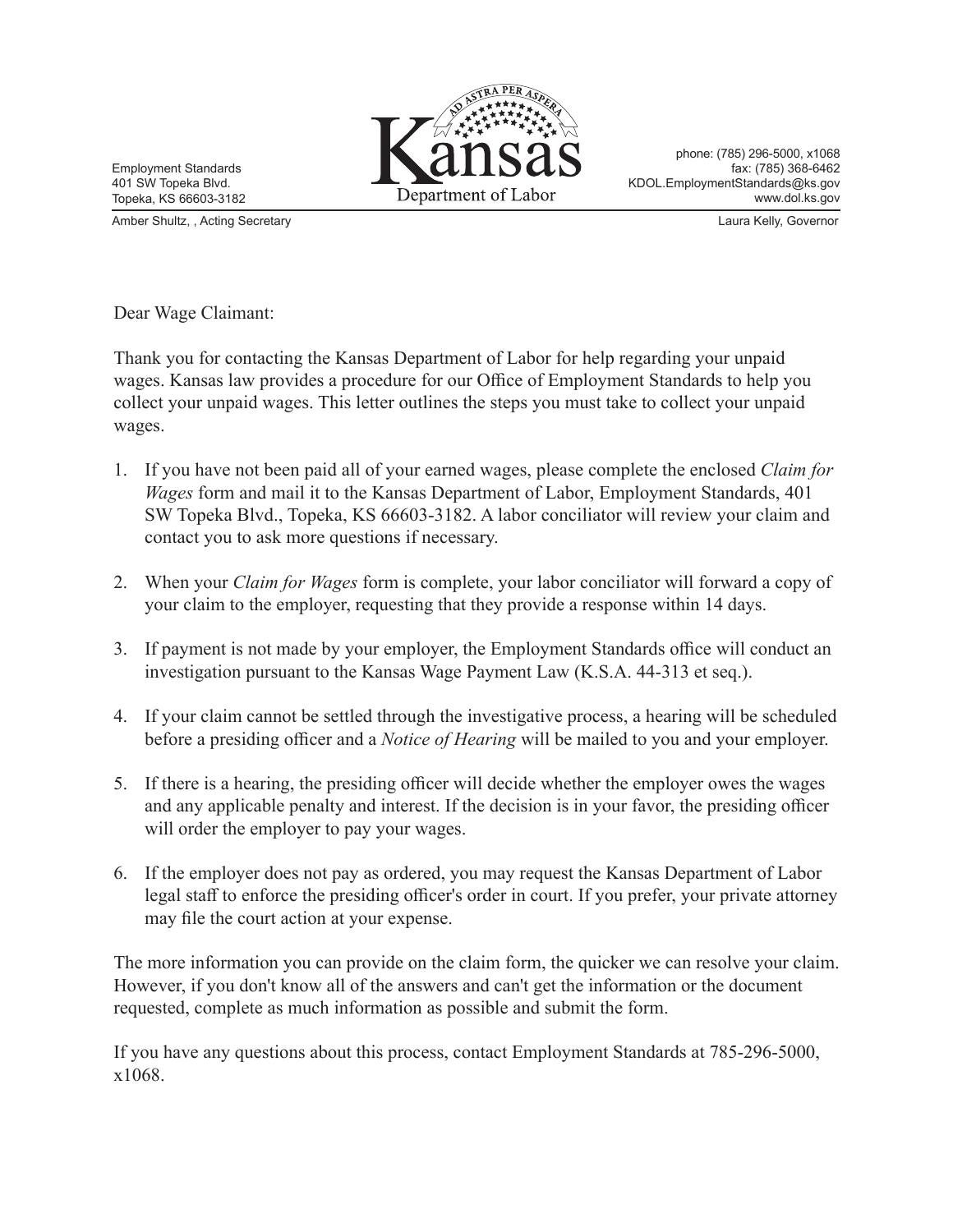KANSAS DEPARTMENT OF LABOR **www.dol.ks.gov CLAIM FOR WAGES**

K-ESLR 105 (Rev. 2-21)

MAIL:Employment Standards 401 SW Topeka Blvd. Topeka, KS 66603-3182

FAX: (785) 368-6462

EMAIL: KDOL.EmploymentStandards@ks.gov

 **Submit**

|                                                                                             | PLEASE PRINT: Complete as much information as possible to help us resolve your claim quickly. Add additional information if necessary.                                                                                         |                                                                       |                                                                                                                                                                                                                                |  |  |  |  |  |
|---------------------------------------------------------------------------------------------|--------------------------------------------------------------------------------------------------------------------------------------------------------------------------------------------------------------------------------|-----------------------------------------------------------------------|--------------------------------------------------------------------------------------------------------------------------------------------------------------------------------------------------------------------------------|--|--|--|--|--|
| <b>CLAIMANT</b>                                                                             |                                                                                                                                                                                                                                |                                                                       |                                                                                                                                                                                                                                |  |  |  |  |  |
|                                                                                             | $1 \Box$ Ms.<br>$\Box$ Mr. $\overline{\phantom{1}}$ First Name<br>Middle                                                                                                                                                       | Last                                                                  | Social Security Number<br>Age                                                                                                                                                                                                  |  |  |  |  |  |
| 2.                                                                                          | Mailing Address (Street or PO Box)                                                                                                                                                                                             | City                                                                  | ZIP<br>State                                                                                                                                                                                                                   |  |  |  |  |  |
| 3.                                                                                          | Email<br>Cell Phone                                                                                                                                                                                                            | Name and Phone Number of Other Contact (Relative, Friend or Neighbor) |                                                                                                                                                                                                                                |  |  |  |  |  |
| YOU MUST notify the Office of Employment Standards if your address or phone number changes. |                                                                                                                                                                                                                                |                                                                       |                                                                                                                                                                                                                                |  |  |  |  |  |
| <b>EMPLOYER WHO OWES WAGES</b>                                                              |                                                                                                                                                                                                                                |                                                                       |                                                                                                                                                                                                                                |  |  |  |  |  |
|                                                                                             | Business Name: Manner Communication of the Communication of the Communication of the Communication of the Communication of the Communication of the Communication of the Communication of the Communication of the Communicati | Phone:                                                                | Fax: The contract of the contract of the contract of the contract of the contract of the contract of the contract of the contract of the contract of the contract of the contract of the contract of the contract of the contr |  |  |  |  |  |
|                                                                                             | 5. Mailing Address: Street or PO Box City State ZIP                                                                                                                                                                            |                                                                       |                                                                                                                                                                                                                                |  |  |  |  |  |
|                                                                                             |                                                                                                                                                                                                                                |                                                                       |                                                                                                                                                                                                                                |  |  |  |  |  |
|                                                                                             | 6. List the name, position and address of all people in supervision who had the authority to make decisions about your pay.<br>Position<br>Name                                                                                | Address (street, city, state, ZIP)                                    |                                                                                                                                                                                                                                |  |  |  |  |  |
|                                                                                             |                                                                                                                                                                                                                                |                                                                       |                                                                                                                                                                                                                                |  |  |  |  |  |
|                                                                                             |                                                                                                                                                                                                                                |                                                                       |                                                                                                                                                                                                                                |  |  |  |  |  |
|                                                                                             |                                                                                                                                                                                                                                |                                                                       |                                                                                                                                                                                                                                |  |  |  |  |  |
|                                                                                             | 7. Address where work was performed:                                                                                                                                                                                           |                                                                       |                                                                                                                                                                                                                                |  |  |  |  |  |
|                                                                                             | 8. Address where employer maintains payroll and personnel records, if different than above:                                                                                                                                    |                                                                       |                                                                                                                                                                                                                                |  |  |  |  |  |
|                                                                                             | 9. While you were working, was this employer serving as a SUB CONTRACTOR?<br>Yes                                                                                                                                               |                                                                       |                                                                                                                                                                                                                                |  |  |  |  |  |
|                                                                                             | If Yes, name and address of general contractor:                                                                                                                                                                                |                                                                       |                                                                                                                                                                                                                                |  |  |  |  |  |
|                                                                                             | 10. Employer is: (select one) JPARTNERSHIP<br><b>CORPORATION</b>                                                                                                                                                               | <b>INDIVIDUAL PROPRIETORSHIP</b>                                      | <b>DON'T KNOW</b>                                                                                                                                                                                                              |  |  |  |  |  |
|                                                                                             | <b>TERMS OF EMPLOYMENT</b>                                                                                                                                                                                                     |                                                                       |                                                                                                                                                                                                                                |  |  |  |  |  |
| No If Yes, ATTACH A COPY if possible.<br>11 Did you work under a WRITTEN CONTRACT?<br>Yes   |                                                                                                                                                                                                                                |                                                                       |                                                                                                                                                                                                                                |  |  |  |  |  |
| 12.                                                                                         |                                                                                                                                                                                                                                |                                                                       |                                                                                                                                                                                                                                |  |  |  |  |  |
|                                                                                             | Type of work<br>Your specific job or title                                                                                                                                                                                     |                                                                       | MM/DD/YYYY started<br>MM/DD/YYYY ended                                                                                                                                                                                         |  |  |  |  |  |
|                                                                                             | 13. How did employer compute your pay? By the: $\parallel$ HOUR<br>WEEK<br>TWO WEEKS<br><b>MONTH</b><br>PIECE WORK<br><b>COMMISSION</b>                                                                                        |                                                                       |                                                                                                                                                                                                                                |  |  |  |  |  |
| 14. At the time you earned the unpaid wages, what was your RATE OF PAY? \$                  |                                                                                                                                                                                                                                |                                                                       |                                                                                                                                                                                                                                |  |  |  |  |  |
|                                                                                             | 15. How many days in your PAY PERIOD? 16. What was the last day of your pay period? 17. What was your pay day?                                                                                                                 |                                                                       |                                                                                                                                                                                                                                |  |  |  |  |  |
|                                                                                             | EMPLOYMENT STANDARDS<br>401 SW Topeka Blvd., Topeka, KS 66603-3182 · Phone: (785) 296-5000, x1068 · Fax: (785) 368-6462                                                                                                        |                                                                       |                                                                                                                                                                                                                                |  |  |  |  |  |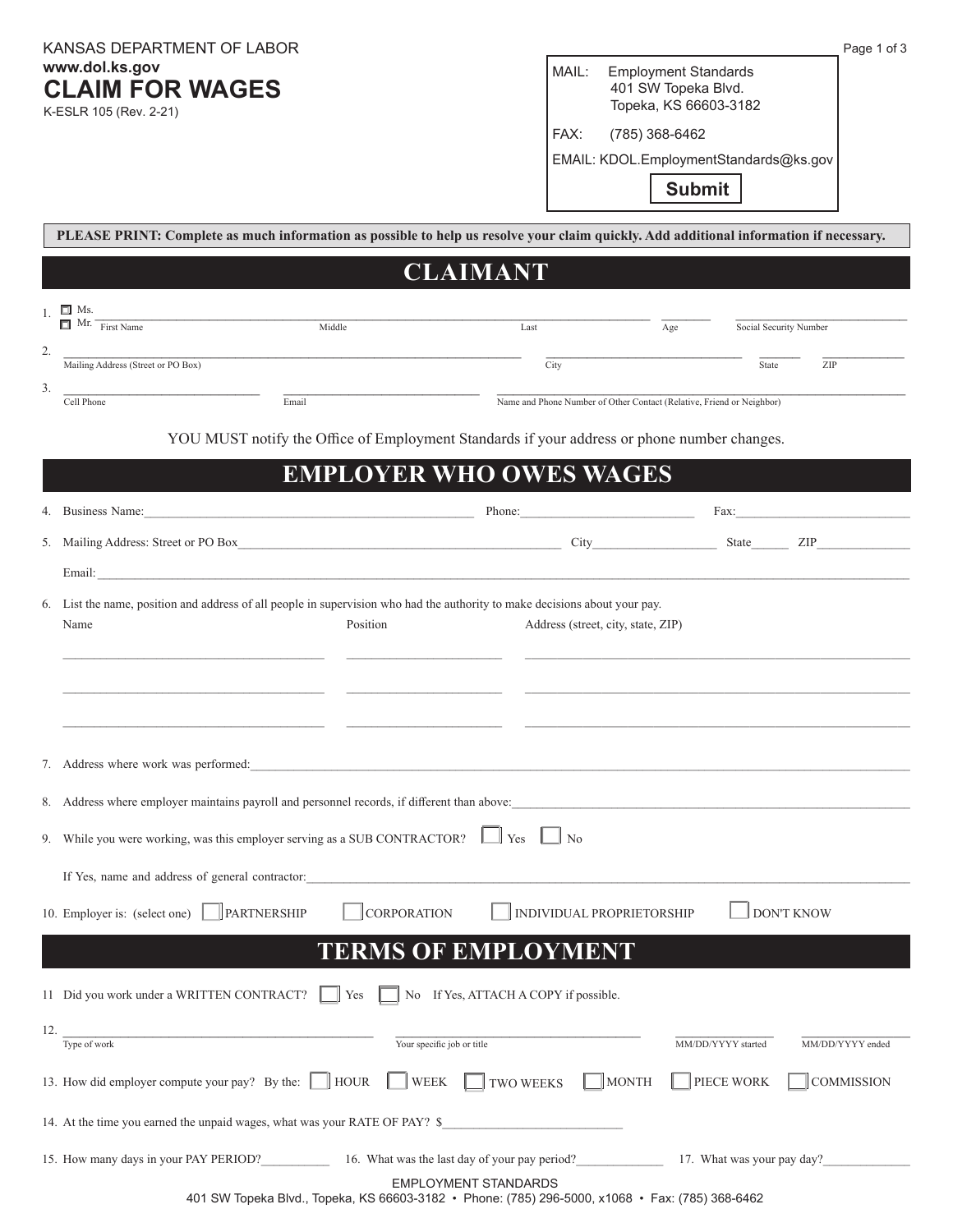18. Explain your agreement if you were paid by COMMISSION or PIECEWORK:

| 19. Union Agreement? $\Box$ Yes $\Box$ No If Yes, what is the name and address of local, national, international union?<br>If No: $\Box$ QUIT $\Box$ FIRED |                 |              |                   |          |  |  |  |
|------------------------------------------------------------------------------------------------------------------------------------------------------------|-----------------|--------------|-------------------|----------|--|--|--|
| 20. Are you still working for this employer? $\Box$ Yes $\Box$ No                                                                                          |                 |              |                   | LAID-OFF |  |  |  |
| Explain:<br><u> 1989 - Johann John Stone, markin sanat masjid asl nashrida asl nashrida asl nashrida asl nashrida asl nashri</u>                           |                 |              |                   |          |  |  |  |
| <b>WAGES CLAIMED</b>                                                                                                                                       |                 |              |                   |          |  |  |  |
| 21. Type of wages claimed: <u>NeGULAR PAY</u><br>$\Box$ OVERTIME                                                                                           | $\Box$ VACATION | $\Box$ BONUS | <b>COMMISSION</b> |          |  |  |  |
| PROFIT SHARING SEVERANCE OTHER<br><b>DEDUCTIONS</b>                                                                                                        |                 |              |                   |          |  |  |  |
|                                                                                                                                                            |                 |              |                   |          |  |  |  |
|                                                                                                                                                            |                 |              |                   |          |  |  |  |

23. EXPLAIN DETAILS: What did the employer promise to pay you that was not paid? How do you calculate the amount owed? Use additional space under item 29 if necessary.

## **ANSWER ONLY IF YOUR CLAIM IS FOR:**

24. VACATION PAY: Does employer have a written policy?  $\Box$  Yes  $\Box$  No If Yes: Attach a copy if possible.

If No: What did the employer tell you in regard to vacation earning and usage including payment at separation of employment?

25. **RELEASE OF INFORMATION:** I do hereby authorize the employees of the Department of Labor to release this information to any person including the employer herein to authenticate and to collect this claim.

- 26. **TRUTHFULNESS AND ACCURACY**: I do hereby swear or affirm that the foregoing information is the truth, the whole truth and nothing but the truth to the best of my knowledge and belief.
- 27. Claimant's Signature: 28. Date Signed: 28. Date Signed: